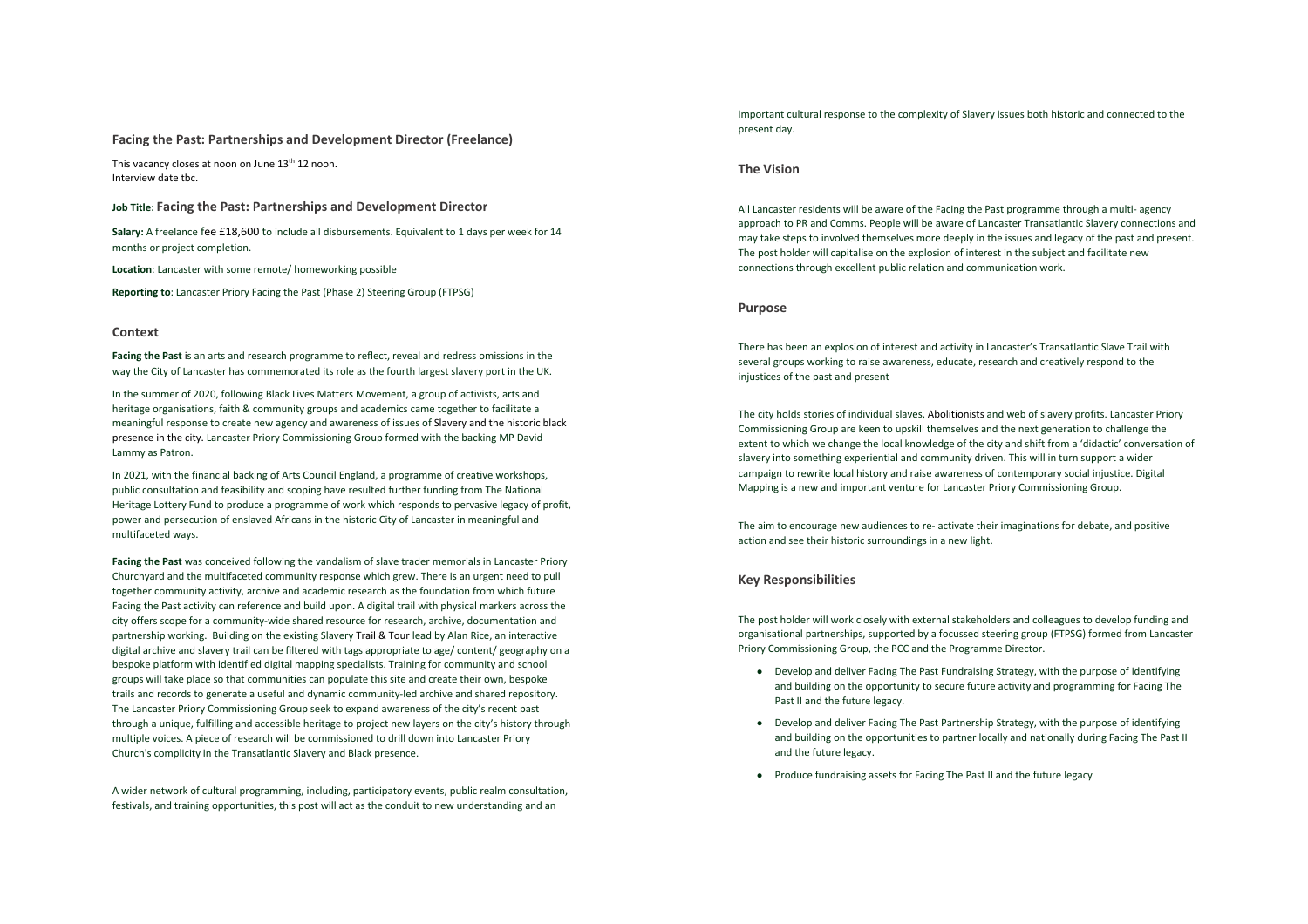- Manage a fundraising and partnership pipeline and report on this to the PCC and Priory Commissioning Group.
- Work with partners to identify opportunities for joint fundraising and programme development.
- Work with the Programme Director and partners to identify communications and engagement opportunities to develop new funding and partnership openings.
- Design and manage the project plan for this work package, ensuring deadlines, budget and timescales are met

# **Person Specification**

| <b>ESSENTIAL</b>                                                                                                                                                                                                                                                                                                                                                                                                                                                                                                                                                                                                                                                                                                                                                                                                                       | <b>DESIRABLE</b>                                                                                                                                                                                                                                                                                                                                             |  |  |  |
|----------------------------------------------------------------------------------------------------------------------------------------------------------------------------------------------------------------------------------------------------------------------------------------------------------------------------------------------------------------------------------------------------------------------------------------------------------------------------------------------------------------------------------------------------------------------------------------------------------------------------------------------------------------------------------------------------------------------------------------------------------------------------------------------------------------------------------------|--------------------------------------------------------------------------------------------------------------------------------------------------------------------------------------------------------------------------------------------------------------------------------------------------------------------------------------------------------------|--|--|--|
| <b>Experience</b>                                                                                                                                                                                                                                                                                                                                                                                                                                                                                                                                                                                                                                                                                                                                                                                                                      |                                                                                                                                                                                                                                                                                                                                                              |  |  |  |
| Extensive fundraising experience, ideally at<br>senior management level<br>Experience of shaping and delivering<br>$\bullet$<br>compelling fundraising proposals<br>Experience of representing organisation in<br>٠<br>funding and partnerships relationships<br>Experience of identifying and managing<br>$\bullet$<br>fundraising prospects and managing<br>multiple submissions and reporting<br>requirements effectively<br>Experience of managing active partnerships<br>٠<br>and identifying options for further<br>development<br>Experience of identifying and managing<br>٠<br>potential partnerships witty clear decision<br>making for organisational strategy.<br>Effectively communicating with colleagues<br>٠<br>and a range of stakeholders to report on<br>fundraising and partnership pipelines.<br>Managing budgets | Working within community archiving,<br>٠<br>museums, digital mapping, social injustice,<br>visual arts/ heritage sector<br>Experience of non-traditional funding<br>$\bullet$<br>steams<br>Experience of donor stewardship using<br>$\bullet$<br>monitoring and evaluation<br>Experience of setting up and managing an<br>$\bullet$<br>effective CRM system. |  |  |  |
| Knowledge                                                                                                                                                                                                                                                                                                                                                                                                                                                                                                                                                                                                                                                                                                                                                                                                                              |                                                                                                                                                                                                                                                                                                                                                              |  |  |  |
| Historical overview of Lancaster as the UK<br>٠<br>fourth largest Slavery Port<br>Understanding of relationship cultivation                                                                                                                                                                                                                                                                                                                                                                                                                                                                                                                                                                                                                                                                                                            |                                                                                                                                                                                                                                                                                                                                                              |  |  |  |

● Understanding of audience development

| ٠                                               | Understanding of the principals and values<br>which underpin arts/heritage trails and the<br>value which underpin the Facing the Past<br>programme                                                                                                                                                                                                                                                                                                                                                                                                                                                                                                                                                                                                                                                                                                                                                                                           |                                                                                                                            |
|-------------------------------------------------|----------------------------------------------------------------------------------------------------------------------------------------------------------------------------------------------------------------------------------------------------------------------------------------------------------------------------------------------------------------------------------------------------------------------------------------------------------------------------------------------------------------------------------------------------------------------------------------------------------------------------------------------------------------------------------------------------------------------------------------------------------------------------------------------------------------------------------------------------------------------------------------------------------------------------------------------|----------------------------------------------------------------------------------------------------------------------------|
| <b>Skills</b>                                   |                                                                                                                                                                                                                                                                                                                                                                                                                                                                                                                                                                                                                                                                                                                                                                                                                                                                                                                                              |                                                                                                                            |
| ٠<br>٠<br>$\bullet$<br>٠<br>$\bullet$<br>٠<br>٠ | Ability to manager own workload,<br>completing tasks to deadline without<br>supervision<br>Excellent advocacy, presentation and verbal<br>communication skills with an ability to<br>engage effectively with a wide range of<br>people<br>An eye for details both visual and textual,<br>ability to edit and approve content<br>appropriate to the context<br>Co-ordination public relations activities<br>ensuring consistency of messaging and<br>clear calls to action.<br>Identification of media opportunities, to<br>secure PR coverage across print, broadcast<br>and online, building contacts locally and<br>nationally and monitoring coverage.<br>Ability to develop creative content<br>including news releases, social media posts<br>and videos to support campaigns and<br>ongoing activities.<br>Identification and interviewing potential<br>case studies so that their stories can be<br>used to demonstrate change/action | Support the monitoring and evaluation of<br>Facing the Past digital activity, using Google<br>Analytics and other packages |
|                                                 | <b>Qualities</b>                                                                                                                                                                                                                                                                                                                                                                                                                                                                                                                                                                                                                                                                                                                                                                                                                                                                                                                             |                                                                                                                            |
| ٠<br>٠                                          | Ability to build excellent relationships and<br>work in a supportive manner alongside<br>colleague, partners, freelancers, teachers,<br>academics and local authority<br>representatives<br>Ability to work flexibly and adapt to<br>unforeseen problems<br>Commitment to equal opportunities,<br>cultural diversity and accessible of service<br>Self-motivation, ability and willingness to<br>work as part of a team                                                                                                                                                                                                                                                                                                                                                                                                                                                                                                                      |                                                                                                                            |